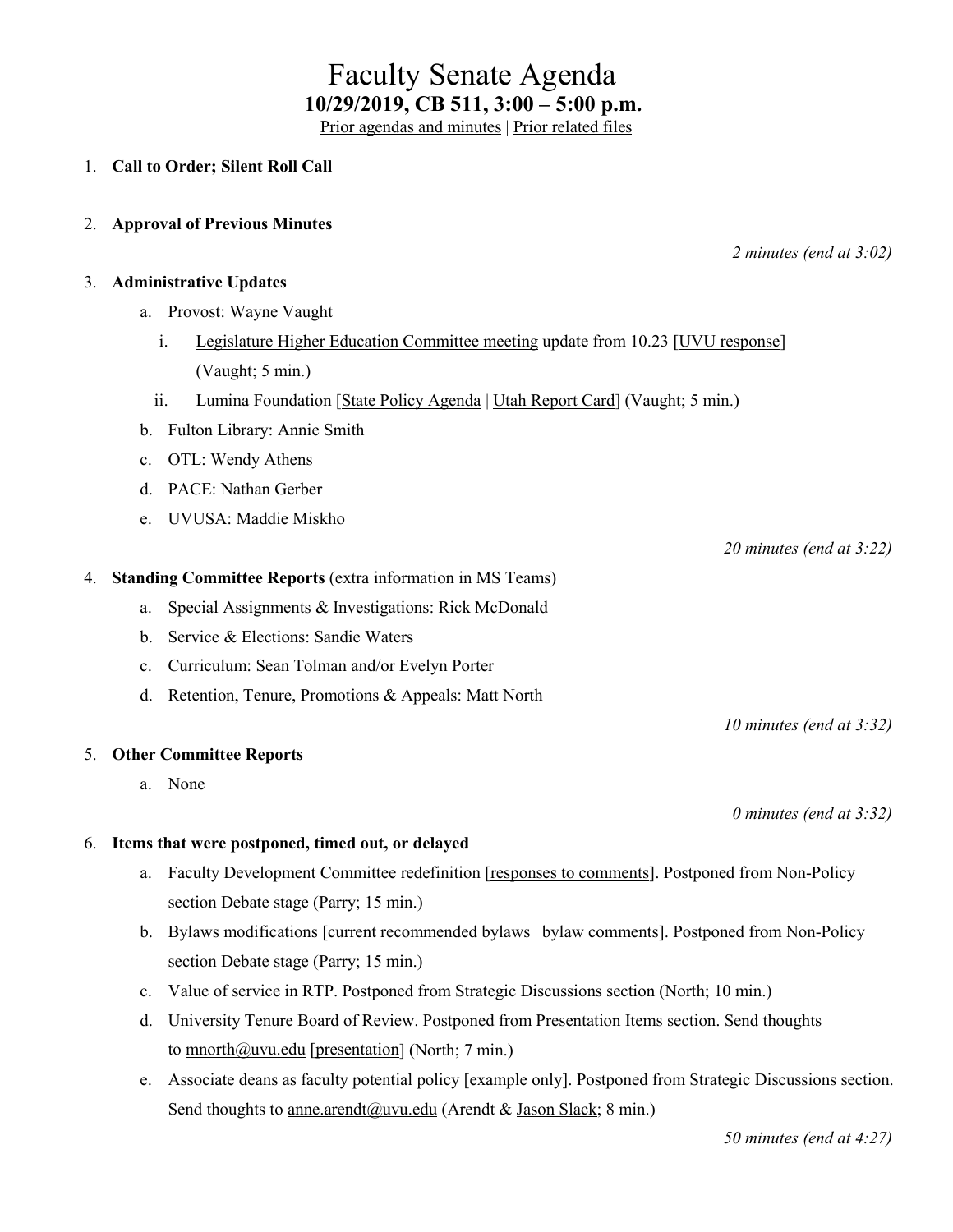| 7. |                | Presentation Items - Q&A Only (non-debate/no-comment document items)                                    |
|----|----------------|---------------------------------------------------------------------------------------------------------|
|    | d.             | UVU Priority: Completion; UVU shift: Design thinking - empathize, define (the problem), ideate,         |
|    |                | prototype, and test (Arendt: 3 min)                                                                     |
|    | e.             | Proposed Faculty Ombudsman updates [Unaltered original request   Changes to PBA                         |
|    |                | <u>request</u>   Related Manager Academic Policy and Faculty Relations – Nizhone Meza] (Arendt; 5 min.) |
|    |                | 8 minutes (end at 4:35)                                                                                 |
| 8. |                | Consent Agenda - Routine business approved as one item (more info.)                                     |
|    | a.             | None                                                                                                    |
|    |                | 0 minutes (end at $4:35$ )                                                                              |
| 8. |                | <b>Policy Related Debate Calendar (approval process)</b>                                                |
|    | a.             | Motion and Vote (action items/motions entertained - 3rd step)                                           |
|    |                | i. Mandatory Training Policy vs. Include in Faculty Rights and Responsibilities Policy (15              |
|    |                | min.) [comments]                                                                                        |
|    |                | ii. [635] Faculty rights & responsibilities [comments] (5 min.)                                         |
|    |                | 20 minutes (end at $4:55$ )                                                                             |
|    | $\mathbf{b}$ . | <b>Debate</b> (first reading/response - 2nd step)                                                       |
|    |                | i. None                                                                                                 |
|    |                | 0 minutes (end at $4:55$ )                                                                              |
|    | $\mathbf{c}$ . | Read and Comment (informational items - 1st step)                                                       |
|    |                | i. None                                                                                                 |
|    |                | 0 minutes (end at $4:55$ )                                                                              |
|    | d.             | <b>Updates</b> (Progress to further stages)                                                             |
|    |                | i. None                                                                                                 |
|    |                | 0 minutes (end at $4:55$ )                                                                              |
| 9. |                | <b>Non-policy Related Action Calendar (approval process)</b>                                            |
|    | a.             | Motion and Vote (action items/motions entertained - 3rd step)                                           |
|    |                | i. None                                                                                                 |
|    |                | 0 minutes (end at $4:55$ )                                                                              |
|    | $\mathbf{b}$ . | <b>Debate</b> (first reading/response - 2nd step)                                                       |
|    |                | i. None                                                                                                 |
|    |                | 0 minutes (end at $4:55$ )                                                                              |
|    | c.             | Read and Comment (informational items - 1st step)<br>i. None                                            |
|    |                |                                                                                                         |
|    |                | 0 minutes (end at $4:55$ )                                                                              |
|    |                | 10. Strategic Discussion<br>a. None                                                                     |
|    |                | 0 minutes (end at $4:55$ )                                                                              |
|    |                | 11. Announcements                                                                                       |
|    |                |                                                                                                         |